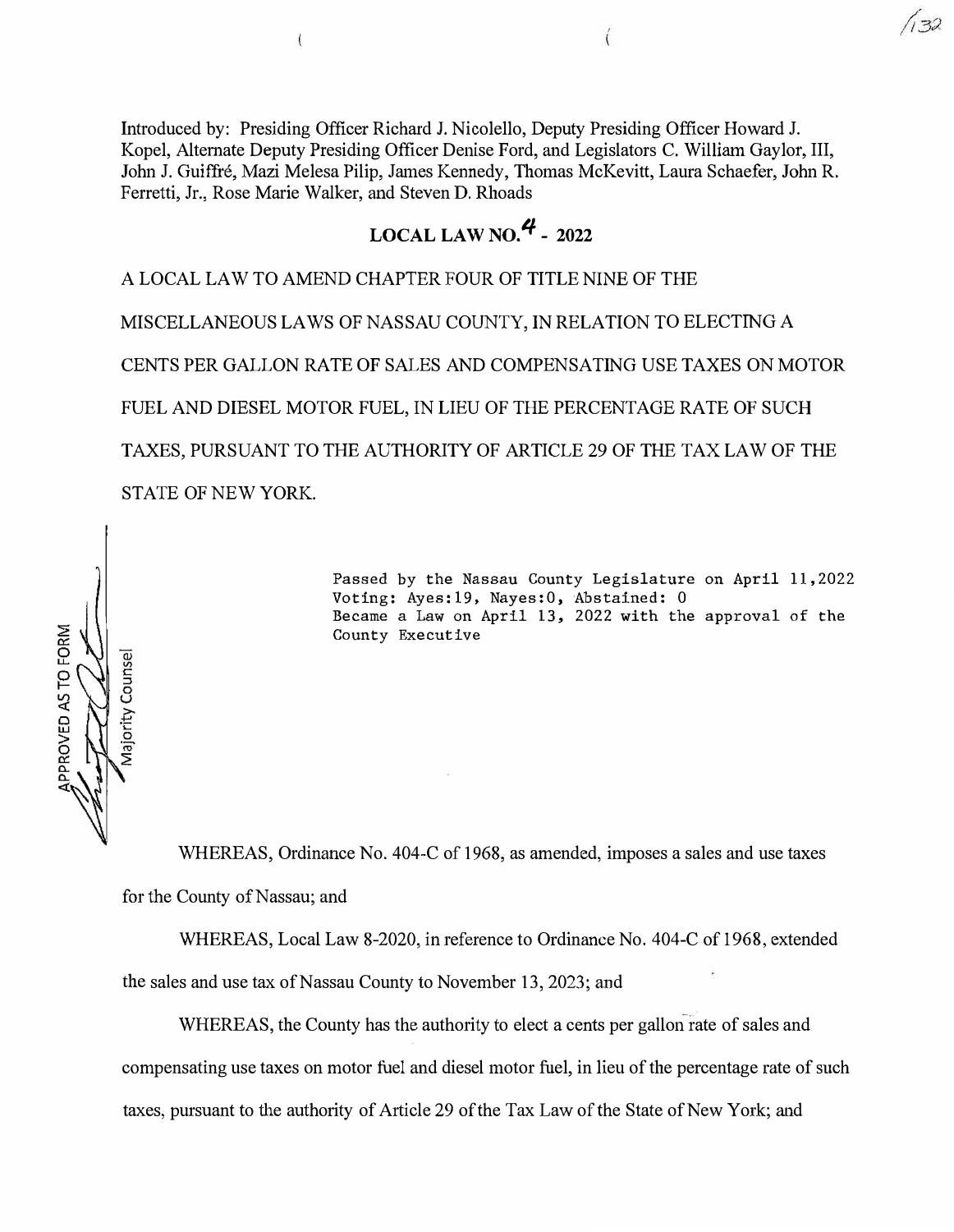WHEREAS, this Legislature seeks to provide temporary relief for its residents; now, therefore

BE IT ENACTED by the County Legislature of the County of Nassau as follows:

Section 1. Chapter 4 of Title 9 of the Miscellaneous Laws of Nassau is amended by adding a new section 1-A, to be read as follows:

§1-A. Cents per gallon rate of sales and compensating use taxes on motor fuel and diesel motor fuel.

Notwithstanding the provisions of any local law or ordinance to the contrary, in lieu of the percentage rate of sales and compensating use taxes imposed on receipts from the retail sale of and consideration given or contracted to be given for, or for the use of, motor fuel and diesel motor fuel, such taxes shall be imposed at a rate of cents per gallon of such motor fuel or diesel motor fuel, in the manner prescribed by subdivision (m) of section 1111 of the New York Tax Law, provided that, for the purposes of calculating the cents per gallon rate of tax, such receipts or consideration shall be limited to three dollars (\$3.00) per gallon of either such fuel. Provided that, if the average price of such fuels changes as described in such subdivision (m) of section 1111 of the Tax Law, the Commissioner of Taxation and Finance shall adjust the cents per gallon tax rate on such fuels in the manner prescribed in such subdivision (m) of section 1111 of the Tax Law.

§2. Severability. If any clause, sentence, paragraph, subdivision, section, or part of this law or the application thereof to any person, individual, corporation, firm, partnership, entity, or circumstance shall be adjudged by any court of competent jurisdiction to be invalid or unconstitutional, such order or judgment shall not affect, impair, or invalidate the remainder thereof, but shall be confined in its operation to the clause, sentence, paragraph, subdivision,